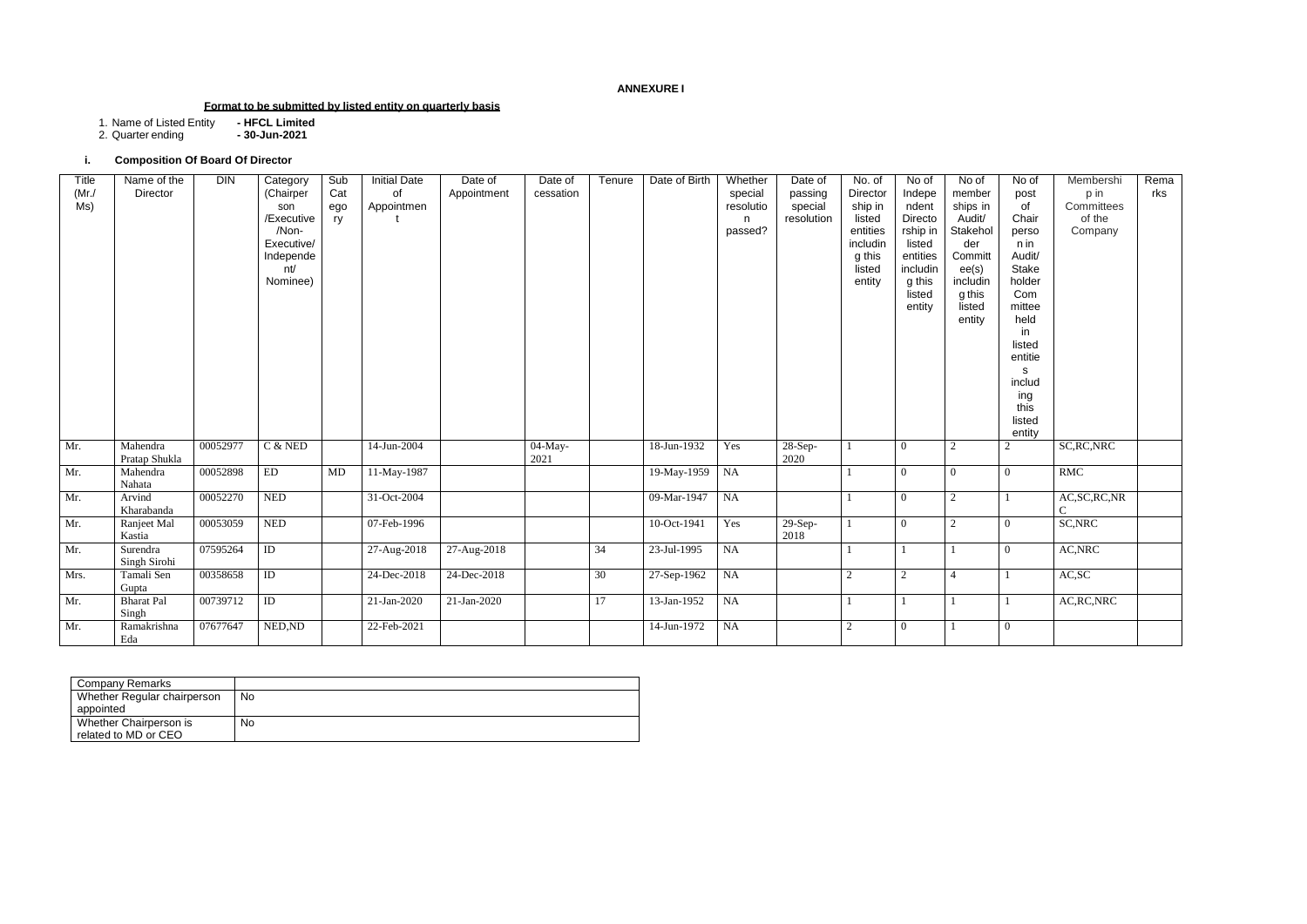# **ii. Composition of Committees**

#### **a. Audit Committee**

| Sr. | Name of the Director    | Category   | Chairperson/Membership | Appointment    | <b>Cessation Date</b> |
|-----|-------------------------|------------|------------------------|----------------|-----------------------|
| No. |                         |            |                        | Date           |                       |
|     | <b>Bharat Pal Singh</b> | ID         | Chairperson            | $21$ -Jan-2020 |                       |
|     | Surendra Singh Sirohi   | ID         | Member                 | 27-Aug-2018    |                       |
|     | Arvind Kharabanda       | <b>NED</b> | Member                 | 30-Oct-2004    |                       |
|     | Tamali Sen Gupta        | ID         | Member                 | 08-Feb-2019    |                       |

| Company Remarks          |     |
|--------------------------|-----|
| <b>Whether Permanent</b> | Yes |
| chairperson appointed    |     |

#### **b. Stakeholders Relationship Committee**

| Sr. | Name of the Director   | Category   | Chairperson/Membership | Appointment   | <b>Cessation Date</b> |
|-----|------------------------|------------|------------------------|---------------|-----------------------|
| No. |                        |            |                        | Date          |                       |
|     | Mahendra Pratap Shukla | $C &$ NED  | Chairperson            | 12-Aug-2005   | 04-May-2021           |
|     | Tamali Sen Gupta       | ID         | Member                 | $01-Apr-2019$ |                       |
|     | Ranjeet Mal Kastia     | <b>NED</b> | Member                 | 27-Jan-2001   |                       |
|     | Arvind Kharabanda      | <b>NED</b> | Chairperson            | 30-Oct-2004   |                       |

| ∵ompany ت<br><b>Remarks</b> |     |
|-----------------------------|-----|
| Whether.<br>Permanent       | Yes |
| chairperson appointed       |     |

## **c. Risk Management Committee**

| Sr. | Name of the Director    | Category   | Chairperson/Membership | Appointment    | <b>Cessation Date</b> |
|-----|-------------------------|------------|------------------------|----------------|-----------------------|
| No. |                         |            |                        | Date           |                       |
|     | Mahendra Nahata         | ED         | Chairperson            | 17-Oct-2014    |                       |
|     | Mahendra Pratap Shukla  | $C &$ NED  | Member                 | 17-Oct-2014    | 04-May-2021           |
|     | Arvind Kharabanda       | <b>NED</b> | Member                 | $17-Oct-2014$  |                       |
|     | <b>Bharat Pal Singh</b> | ID         | Member                 | $10$ -May-2021 |                       |

| Company<br>Remarks       |     |
|--------------------------|-----|
| <b>Whether Permanent</b> | Yes |
| chairperson appointed    |     |

#### **d. Nomination and Remuneration Committee**

| Sr. | Name of the Director    | Category   | Chairperson/Membership | Appointment   | <b>Cessation Date</b> |
|-----|-------------------------|------------|------------------------|---------------|-----------------------|
| No. |                         |            |                        | Date          |                       |
|     | Surendra Singh Sirohi   | ID         | Chairperson            | 27-Aug-2018   |                       |
|     | <b>Bharat Pal Singh</b> | ID         | Member                 | $21-Ian-2020$ |                       |
|     | Mahendra Pratap Shukla  | $C &$ NED  | Member                 | 30-Oct-2004   | 04-May-2021           |
|     | Arvind Kharabanda       | <b>NED</b> | Member                 | $21-Ian-2020$ |                       |
|     | Ranjeet Mal Kastia      | <b>NED</b> | Member                 | 10-May-2021   |                       |

| Company<br>: Remarks       |     |
|----------------------------|-----|
| Whether<br>Permanent       | Yes |
| ) appointed<br>chairperson |     |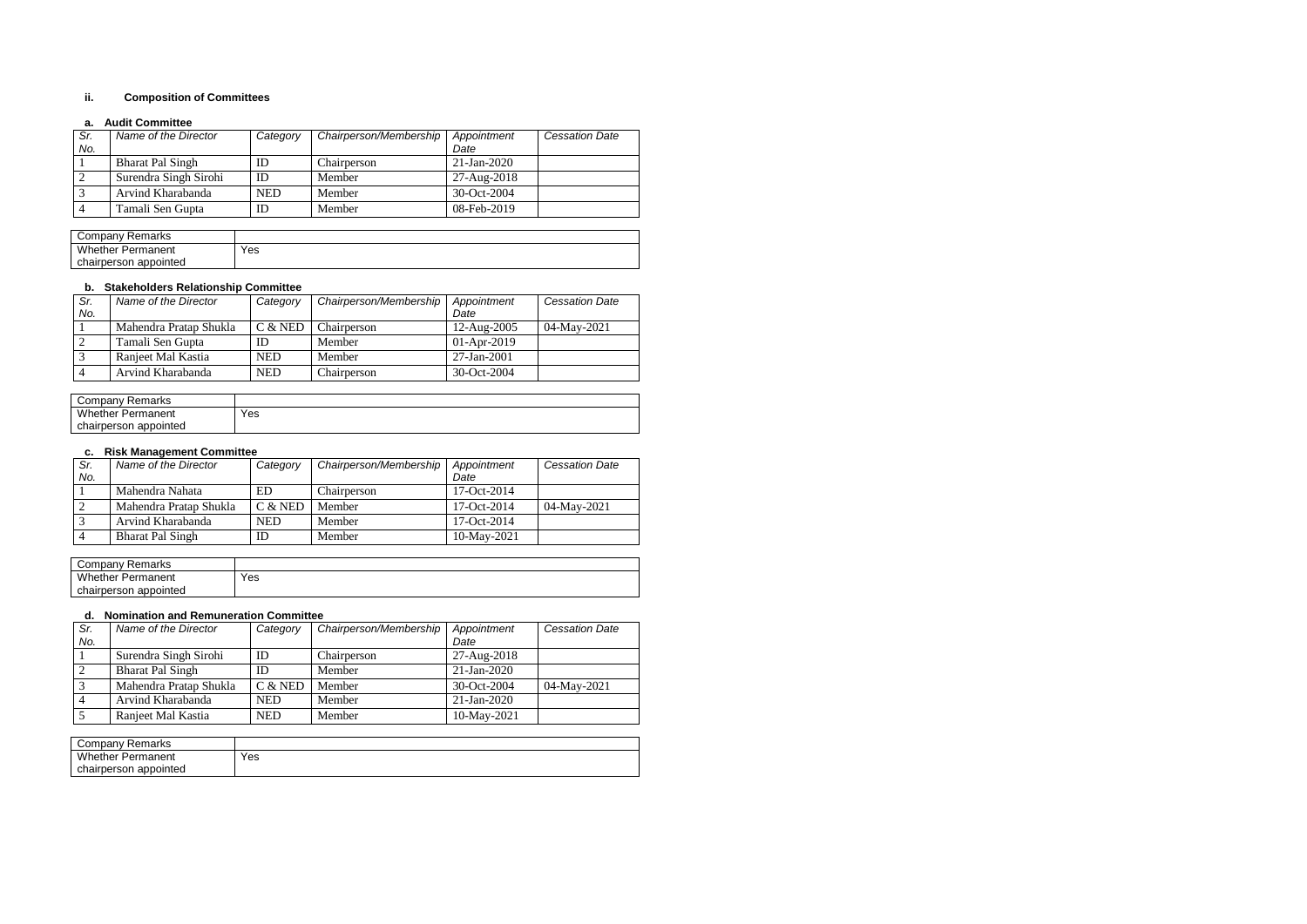# iii. **Meeting of Board of Directors**

| Date(s) of Meeting<br>(if any) in the<br>previous quarter | Date(s) of Meeting<br>(if any) in the<br>relevant quarter | Whether<br>requirement of<br>Quorum met | Number of<br>Directors present | <b>Number of Independent</b><br>Directors present |
|-----------------------------------------------------------|-----------------------------------------------------------|-----------------------------------------|--------------------------------|---------------------------------------------------|
| $14$ -Jan-2021                                            | $05$ -Apr-2021                                            | Yes                                     |                                |                                                   |
|                                                           | 10-May-2021                                               | Yes                                     |                                |                                                   |

| Company Remarks               |    |
|-------------------------------|----|
| Maximum gap between any       | 80 |
| two consecutive (in number of |    |
| days)                         |    |

### iv. **Meeting of Committees**

| Name of the<br><b>Committee</b> | Date(s) of<br>meeting during<br>of the committee<br>in the previous<br>quarter | Date(s) of<br>meeting of the<br>committee in the<br>relevant quarter | <b>Whether</b><br>requirement<br>of Quorum<br>met (Yes/No) | Number of<br><b>Directors</b><br>present | <b>Number of</b><br>independent<br>directors<br>present |
|---------------------------------|--------------------------------------------------------------------------------|----------------------------------------------------------------------|------------------------------------------------------------|------------------------------------------|---------------------------------------------------------|
| <b>Audit Committee</b>          | 26-Mar-2021                                                                    |                                                                      | Yes                                                        | $\overline{4}$                           | 3                                                       |
| <b>Audit Committee</b>          |                                                                                | 05-Apr-2021                                                          | Yes                                                        | $\overline{4}$                           | 3                                                       |
| <b>Audit Committee</b>          |                                                                                | 10-May-2021                                                          | Yes                                                        | $\overline{4}$                           | 3                                                       |
| Nomination &                    | 14-Jan-2021                                                                    |                                                                      | Yes                                                        | $\overline{4}$                           | $\overline{2}$                                          |
| Remuneration                    |                                                                                |                                                                      |                                                            |                                          |                                                         |
| Committee                       |                                                                                |                                                                      |                                                            |                                          |                                                         |
| Nomination &                    |                                                                                | 10-May-2021                                                          | Yes                                                        | 3                                        | $\overline{2}$                                          |
| Remuneration                    |                                                                                |                                                                      |                                                            |                                          |                                                         |
| Committee                       |                                                                                |                                                                      |                                                            |                                          |                                                         |

| Company Remarks               |    |
|-------------------------------|----|
| Maximum gap between any       | 34 |
| two consecutive (in number of |    |
| days) [Only for Audit         |    |
| Committeel                    |    |

## v. **Related Party Transactions**

| <b>Subject</b>                                                                                            | <b>Compliance status</b><br>(Yes/No/NA) | <b>Remark</b> |
|-----------------------------------------------------------------------------------------------------------|-----------------------------------------|---------------|
| Whether prior approval of audit committee obtained                                                        | Yes                                     |               |
| Whether shareholder approval obtained for material RPT                                                    | Not Applicable                          |               |
| Whether details of RPT entered into pursuant to omnibus<br>approval have been reviewed by Audit Committee | Yes                                     |               |

| Disclosure of notes on related  |  |
|---------------------------------|--|
|                                 |  |
| party transactions and          |  |
| Disclosure of notes of material |  |
|                                 |  |
| related party transactions      |  |
|                                 |  |